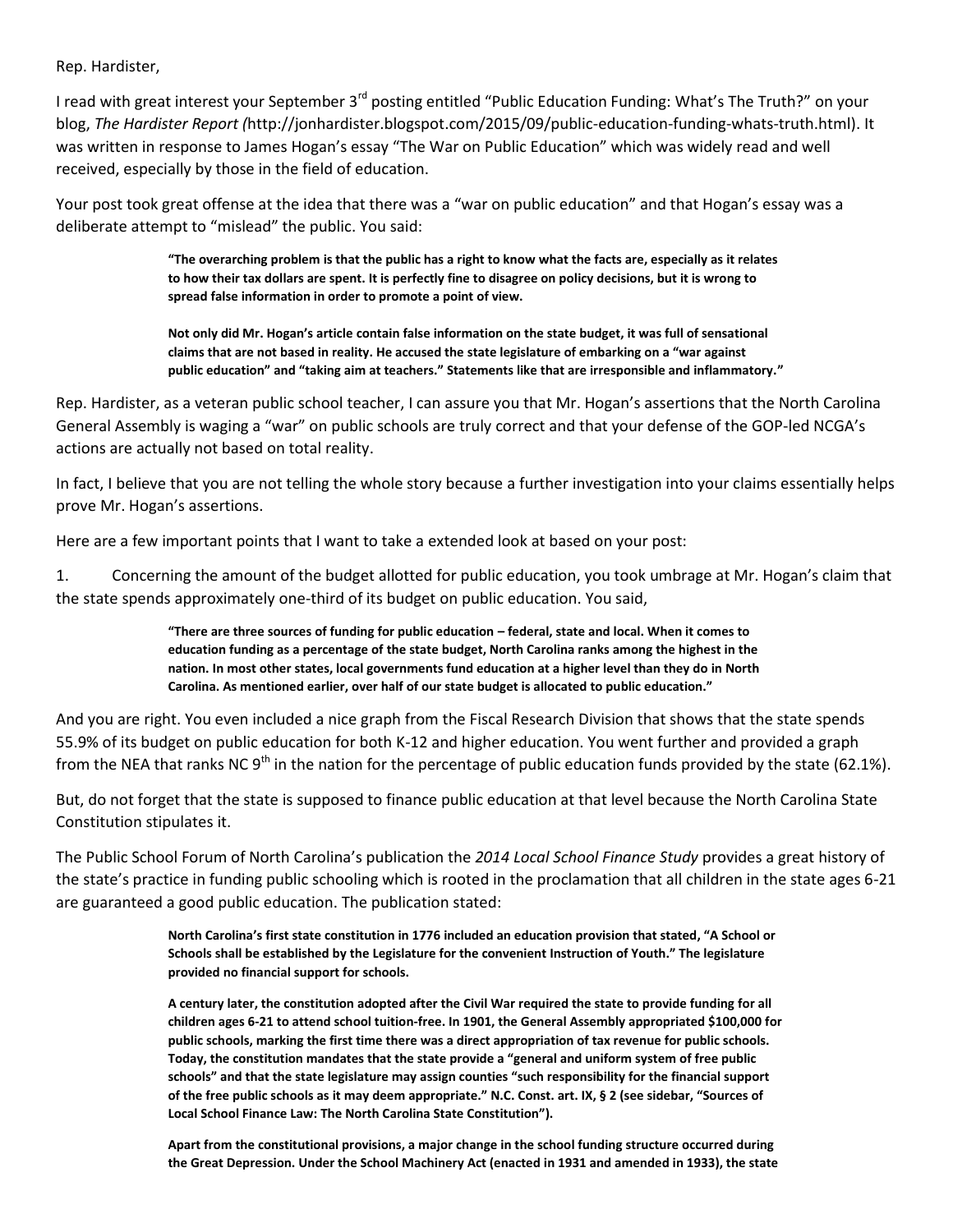**assumed responsibility for all current expenses necessary to maintain a minimum eight-month school term and an educational program of basic content and quality (instructional and program expenses). In exchange for the state's expanded role, local governments assumed responsibility for school construction and maintenance (capital expenses). The School Machinery Act established counties as the basic unit for operating public schools, which is maintained today with large county-wide school systems, except in the 11 counties that also have city school systems.**

What this means is that the state has the responsibility for the financing of basic functions for public education like salaries for personnel, services for special-needs students, technology, professional development, even textbooks. To say that the state spends 55.9% of its budget on public education and then consider that to be the end-all-and-be-all to the argument is really ignoring the reasons why such a dynamic exists.

In the past before your tenure in the NC House began, the state spent an even higher percentage on public education because THAT IS WHAT THE STATE CONSTITUTION DECLARED. Those percentages of spending are not a badge of honor that this General Assembly gets to wear; it was earned many decades ago. The fact that the percentage is getting lower actually is not a positive sign for this administration. It is a reflection that the NCGA's level of commitment to public education is wavering. Since most of the state funding goes to salaries of certified and classified employees, the fact the percentage of funds from the state is not higher than it was in years past is indicative of the stagnated salaries NC gives to teachers and assistants. With the elimination of funds for professional development and talk of cutting thousands of teaching assistants, how can you brag about the level of money spent on public schooling? And let us not forget the abysmal funds for textbooks to accompany a new common core curriculum.

Even the way state funds are dispersed to LEA's (Local Education Agencies) is a bit disconcerting. North Carolina has 100 county school systems and 15 city systems which combine for 115 LEA's not including charters and other regional schools. Our state practices a system that simply provides all LEA's a certain amount of money based on teacher-tostudent ratios (even with class size caps removed in high schools) which mostly disregards the needs that individual LEA's may have, especially in more poverty-stricken areas. Every LEA gets a prescribed amount of money based on a few numbers.

One of the more cohesive explanations of North Carolina's state funding practices is a publication by the Center for American Progress entitled "The Stealth Inequities of School Funding" produced in 2012. It summarizes our state's practices in a fairly concise manner. It says,

> **"North Carolina simply operates a generally unequalized formula that is also only slightly adjusted for differences in student needs and includes a modest adjustment for low-wealth districts (in place of more substantive wealth equalization). That is, while the states spotlighted in previous sections of this chapter allocated portions of their total state aid through separate unequalized formulas, North Carolina's entire aid formula is of this type. The North Carolina formula is similar in many ways to formulas in other Southern states, including Alabama, which is also highly regressive. The formula is essentially a blockgrant formula that determines the amount of state aid to be delivered by calculating the basic cost of providing specific pupil-to-teacher ratios for different grade ranges, as shown in Table 9. The formula provides a handful of supplemental allotments to accommodate special needs. Additionally, the formula assumes an average distribution of county revenue to local schools to support the basic education program (p.46)."**

You are correct in that federal and local funds do count for a portion of resources, but the way those funds are allocated is not a simple formula. What happens when federal Race to the Top money runs out? And how do you explain the amount of local funds that can be raised by poorer rural counties as opposed to more affluent areas of the state?

Local funds are usually amassed with property taxes and local SPLOST initiatives. If a county has a fairly affluent population and a high value of its property, then a property tax works really well and good schools in turn help raise property values. If you have a more poverty stricken area, then local funds do not get raised as much. Take a look at the average amount of money spent on students in Orange and Dare counties as opposed to Graham and Hoke counties. LEA's that can offer a higher amount of money for support still get the same amount of state funds, while poorer LEA's almost totally rely on the state.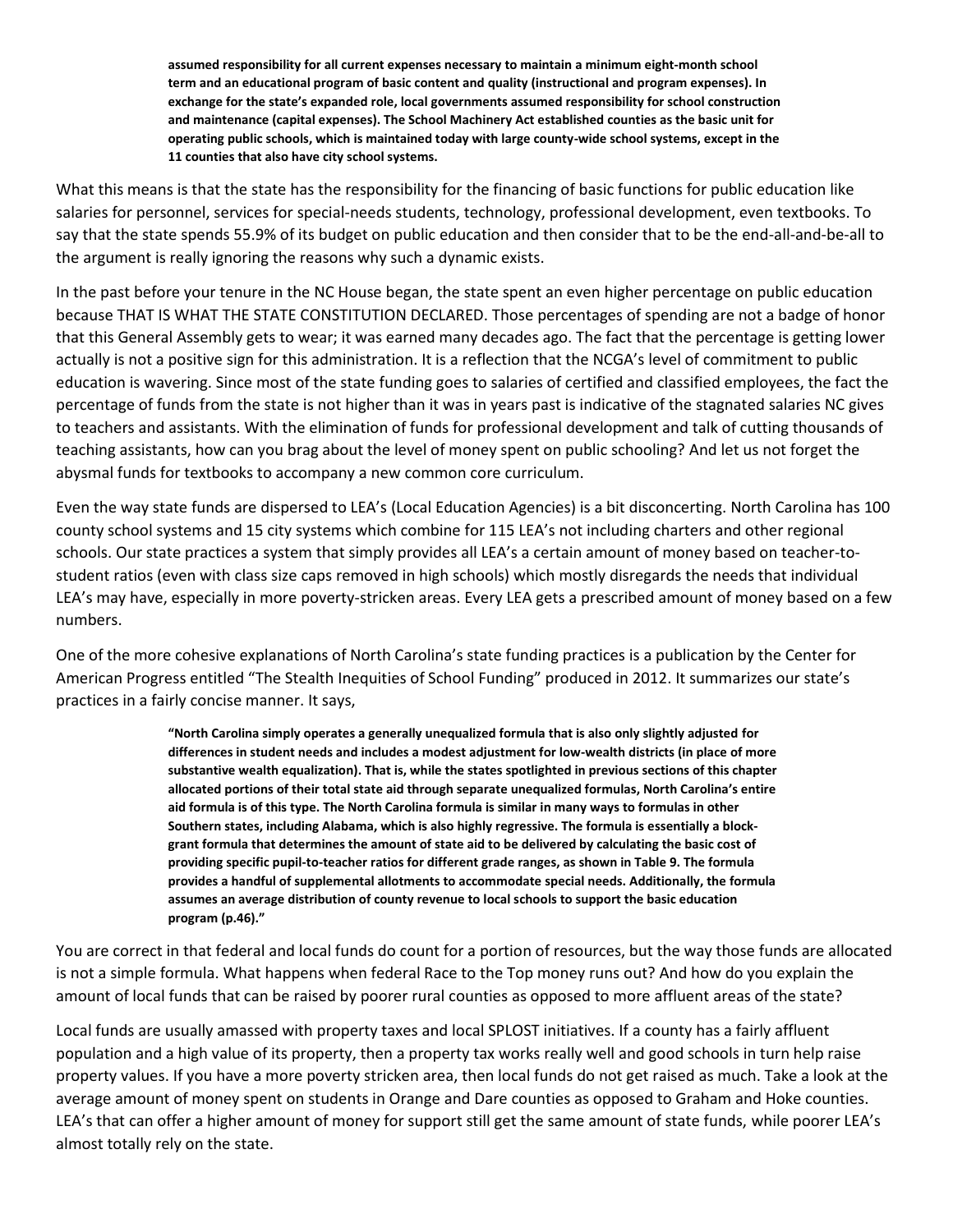Remember the Jeb Bush letter grading system that was used to measure school performance this past year? Of the 707 schools that received a "D" or an "F" from the state, 695 qualified as schools with high poverty. If you are bragging about how much money the state is giving all LEA's, then why are so many schools failing? It's probably because it is not enough to pay personnel sufficiently to work in hard-to-teach areas, limited technology, lack of resources for special needs students, lack of professional development, or all of the above.

The NEA research report you referenced in your post gives a lot more detailed information about state per pupil expenditures and sheds more light on NC's state funding. Yes, we rank #9 in the percentage of revenue for public K-12 schools from a state government in 2013-2014 (Table F-10) as you stated. But it also ranks NC #47 in average teacher salary (Table C-11) and #51 in average salary change from 2003-2014 (Table C-13). And our per-pupil revenue spent? Check out Table F-1.

None of that is worth bragging about. In fact, it's egregious.

2. You stated that as a state we spend more on K-12 education now than when the Democrats were in control in 2009-2011. You specifically state,"

> **"The former Democratic majority in North Carolina cut the education budget in fiscal years 2009-2010 and 2010-2011. Republicans took control of the legislature in 2011 and we have increased education spending every year since. In fact, education spending has increased by over \$1.2 billion since Republicans took the majority in North Carolina."**

## Yes, again you are right, but on a surface level.

First, there was the Great Recession of 2008. Simply put, all state governments had to cut all budgets, no matter what political party was in control.

Secondly, we are now educating many more students. You posted a table showing how the actual number of dollars designated for public education has risen under GOP control in the NCGA. But that is a simplified representation. There is more to consider and much of it has to do with population increase and the need to educate more students. The aforementioned NEA report showed North Carolina as #6 in population growth in the years from 2002-2012. That alone should stipulate more funds for public education, but the growth of funds did not correlate well with growth in student population.

Let me use an analogy. Say in 2008, a school district had 1000 students in its school system and spent 10 million dollars in its budget to educate them. That's a 10,000 per pupil expenditure. Now in 2015, that same district has 1500 students and the school system is spending 11.5 million to educate them. According to your analysis, that district is spending more total dollars now than in 2008 on education, but the per-pupil expenditure has gone down, significantly to over 2300 dollars per student or 23percent.

A WRAL report from this past school year [\(http://www.wral.com/nc-still-lags-in-teacher-pay-student](http://www.wral.com/nc-still-lags-in-teacher-pay-student-spending/14522762/#33P0B4EUgZPAHKm0.99)[spending/14522762/#33P0B4EUgZPAHKm0.99](http://www.wral.com/nc-still-lags-in-teacher-pay-student-spending/14522762/#33P0B4EUgZPAHKm0.99)) stated, "In terms of per-pupil spending, an NEA report ranks North Carolina 46th in the United States in 2014-15, up from 47th in 2013-14. But spending actually drops from \$8,632 to \$8,620 per student from last year to this year." Even the Census Bureau confirms that we are spending less per student than in years past [\(http://www.governing.com/gov-data/education-data/state-education-spending-per-pupil](http://www.governing.com/gov-data/education-data/state-education-spending-per-pupil-data.html)[data.html\)](http://www.governing.com/gov-data/education-data/state-education-spending-per-pupil-data.html).

3. Lastly, you commented on the salary increases that were given for starting teachers as a signal of great things to come. You stated,

> **"The legislature provided teachers with a pay increase in 2014 and reinstated teacher pay steps, which were frozen by Democrats in 2009. Starting pay for teachers was increased by 7 percent in 2014 with another 6 percent increase planned for this year. Our long-term goal is for teachers in North Carolina to be among the best paid in the nation."**

This is a gross misrepresentation of what really happened. Not all teachers got a raise and longevity was pulled from veteran teachers to help finance this politically spun "historic" raise. Allow me to refer to an op-ed I wrote for the *Winston-Salem Journal* last October entitled "The legislature's farce on public education" that stated,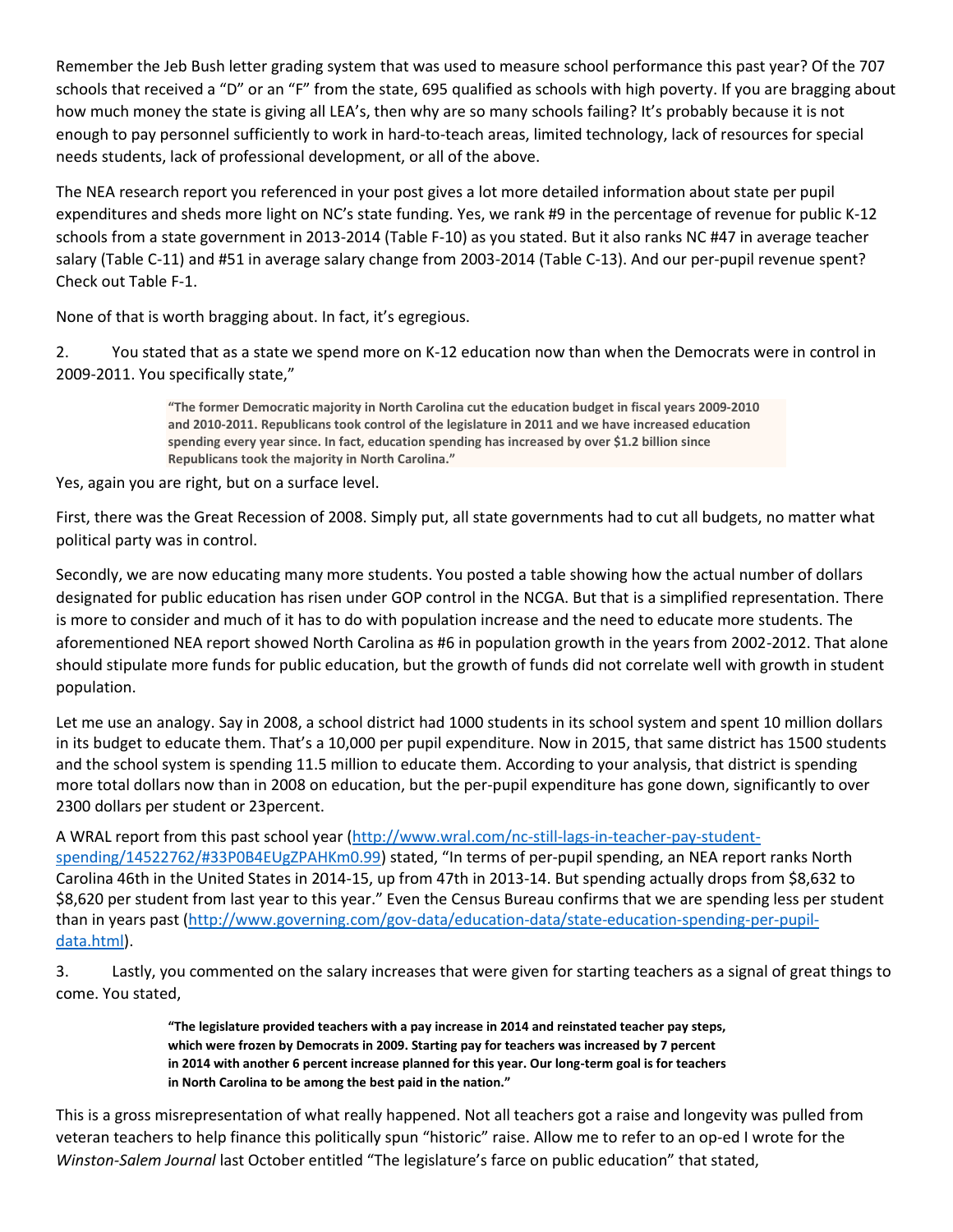**"That is why the GOP powers passed a secretly crafted budget that included a "7 percent average raise for teachers." But this budget is a pure political farce. It was really just a reallocation of money and a calculated way to give the public the illusion that the General Assembly is a champion for public education.**

**N.C. Senate President Pro Tem Phil Berger said, "Now by providing the largest teacher pay raise in state history, we'll be able to recruit and retain the best educators to prepare our children for the future." He's wrong. N.C. House Speaker Thom Tillis is airing a campaign ad about his leadership in strengthening public education. He's misleading you. That historic raise is funded in part by eliminating teachers' longevity pay. Similar to an annual bonus, this is something that all state employees — except, now, for teachers — gain as a reward for continued service. The budget rolled that money into teachers' salaries and labeled it as a raise. That's like me stealing money out of your wallet and then presenting it to you as a gift.**

**Also, the bulk of the pay raise comes in the lower rungs of the pay scale. The more experience a teacher has, the less of a raise he or she sees, down to less than one percent for many teachers with more than 30 years' experience and advanced certification. And new teachers who start graduate work will never be rewarded for becoming better at what they do. In fact, this current budget ensures that no teacher who begins a career in North Carolina will actually finish that career here. No matter the qualifications or experience a teacher possesses, he or she will never receive a competitive salary like other states offer."**

That graph about teacher pay that you placed at the end of your post is further proof of this. Before pay was frozen, we had step increases every year; now that you have "reinstated them" those steps now take place every five years. You are still freezing pay for the years in between. Also, look at the most a teacher can make if he/she enters the field in NC: \$50,000. Compare that to other states and see how that matches.

You even mentioned a proposed "6 percent" raise for this next year. I will believe that when my paycheck reveals it. And the word "proposed" is a fluid word, especially considering that we do not even have a budget passed and it is Labor Day weekend.

You concluded your essay with an interesting statement. You said, "Our legislative leadership and Gov. Pat McCrory care deeply about public education, and we are committed to building and maintaining a strong education system." I thought we had a stronger education system before the governor took office, but opinions may differ. What I do know is that under McCrory, your legislative leadership, and the current state Board of Education, North Carolina has enacted the following:

- The financing of failed charter schools that have no oversight.
- The funding of vouchers (Opportunity Grants) that effectively remove money for public education and reallocate it to private schools.
- The underfunding of our public university system, which forces increases in tuition, while giving tax breaks to companies who benefit from our educated workforce.
- The dismantling of the Teaching Fellows Program that recruited our state's brightest to become the teachers of our next generation.
- The removal of the cap for class size for traditional schools and claiming it will not impede student learning.
- The removal of graduate pay salary increases for those new teachers who have a Master's degree or higher.
- The administration of too many tests (EOCTs, MSLs, CCs, NC Finals, etc.), many of which are scored well after grades are due.
- The constant change in curriculum standards (Standard Course of Study, Common Core, etc.).
- The appointment of non-educators to leadership roles in writing new curricula.
- The engagement with profit-motivated companies and no-bid contracts with entities like Pearson that dictate not only what teachers are allowed to teach but also how students are assessed.

And now add to that the Taxpayer Bill of Rights (TABOR), which will put a tourniquet on funds for public education if enacted.